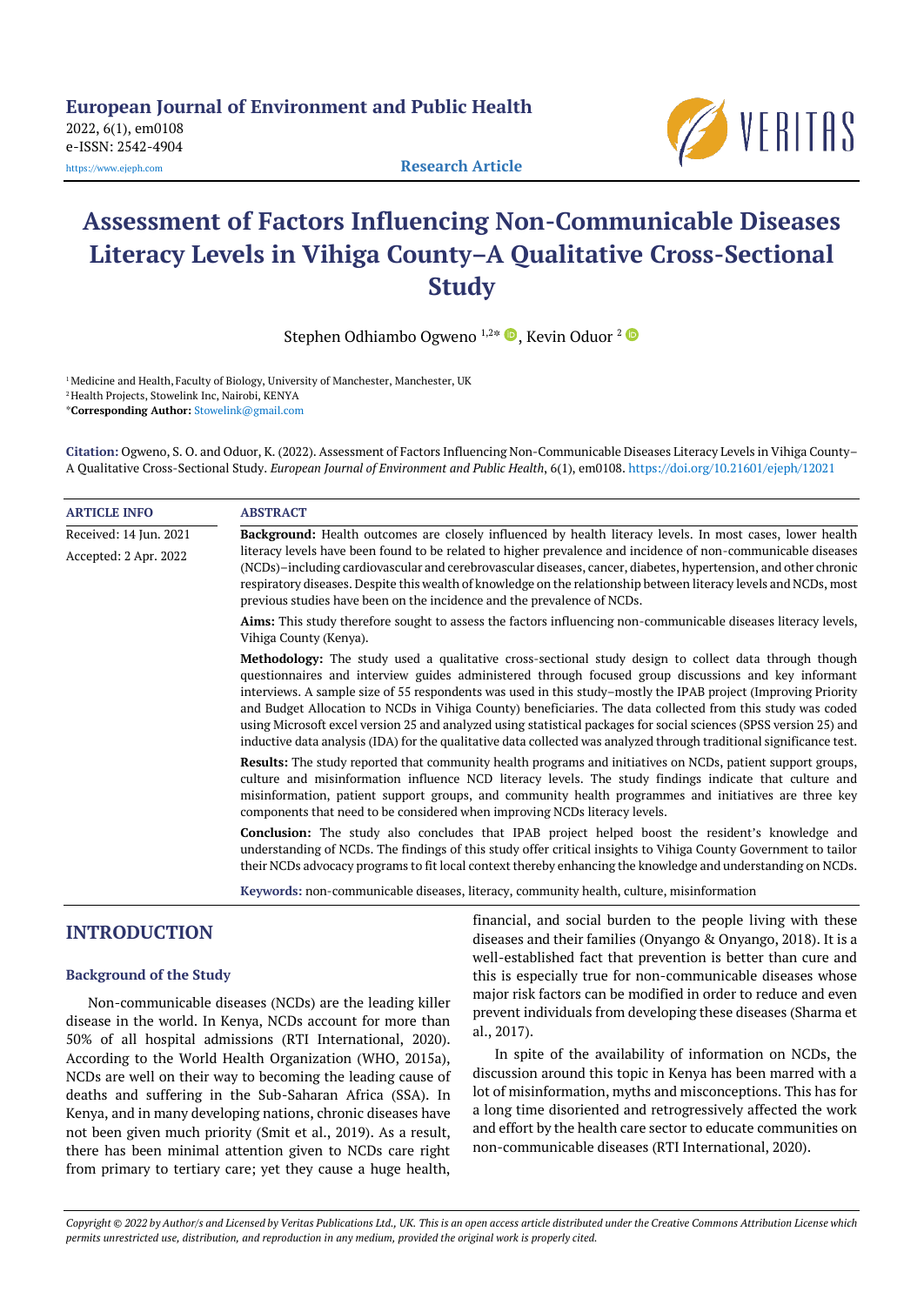Furthermore, the concerted effort towards improving NCDs literacy levels has been greatly derailed by the advent of misinformation (Oshio & Kan, 2019). It is against this backdrop that Stowelink, with the support from Non-Communicable Alliance of Kenya has been implementing the IPAB (Increasing Priority, Attention and Budget allocation) project in Vihiga County.

This research aims at assessing the factors influencing NCDs literacy level in Vihiga County. The study is keen to understanding the how IPAB project influenced NCDs literacy in the County. The study will document best practices that can be adopted to amplify and strengthen NCDs advocacy activities.

# **MATERIALS AND METHODS**

# **Research Design**

The study used a qualitative cross-sectional study design to obtain a snapshot of NCDs literacy level in Vihiga County and what factors influenced NCDs literacy in this county. This was administered through questionnaires and interview guides.

# **Location of the Study**

The study was carried out in Vihiga County, Kenya where the IPAB project was being implemented. This location was ideal because there had been an implementation of a health literacy project as a result it would enable the investigators to establish the NCDs literacy level following the successful implementation of IPAB project in the study area and more importantly the factors influencing NCDs literacy in the county.

# **Study Population**

The study population was adults from 18 years to 60 years who were affected by non-communicable diseases either as patients, caregivers, or immediate family members of the people living with NCDs. The study population was obtained from organized patient led groups of people living with NCDs. The study participants came from all the sub counties of Vihiga County represented by the groups.

# **Inclusion and Exclusion Criteria**

# *Inclusion criteria*

Anyone aged 18 to 60 years old and had participated in the IPAB project was eligible for the study. A respondent was also required to be able to read, write and understand.

# *Exclusion criteria*

Those who were critically ill and mentally challenged were not allowed to participate in the study.

# **Sampling Method**

The study adopted a non-probability purposive cluster sampling method where individuals selected to participate in the study were considered a representative of the community and were selected in a non-random manner based on the

various regions of the county and the various NCDs groups enjoined in IPAB project.

# **Sample Size Determination**

Since IPAB project worked with five groups of people living with NCDs, 10 people were chosen from each group in close conformity with the inclusion and exclusion criteria. This brought a total of 50 participants. In order to carter for nonresponsive rate, 10% was added to the sample size bringing the total to 55 participants  $(10/100 \times 50=5$  participants). These extra participants were from each group.

#### **Research Instruments**

The study used both self-administered questionnaire and focused group discussions to collect data. These research instruments were constructed by the investigators hence tailor-made to suit the study.

### **Validity and Reliability**

#### *Validity*

In order to achieve validity, a pretest was conducted with few study participants under the assumption that they are representative of the study population. The pretest enabled the investigators to assess the study tools and ascertain their suitability to collect reliable data. Through the pretest, questions that appeared vague and redundant were removed and others added as appropriate.

#### *Reliability*

Reliability of the data collected was achieved through keen supervision of data collection exercise.

# **Data Collection Techniques**

The study adopted self-administered questionnaire and focused group discussions in collecting data.

#### **Data Analysis**

The data collected from this study was coded using Microsoft Excel version 25 and analyzed using statistical packages for social sciences (SPSS version 25) and inductive data analysis (IDA) for the qualitative data collected was analyzed through the traditional significance test.

#### **Logistical and Ethical Considerations**

This research conformed with the requisite ethical standards and the respect for human rights and freedom. The study participants participated in the study on their own volition and were not coerced whatsoever. Confidentiality and privacy were upheld, and the study participants were informed beforehand.

# **RESULTS**

# **Social Demographics of the Participants**

The study was done among five groups with a total of 51 respondents. Most respondents (27.5%) were aged between 45-54 years old with the mean age being 43. **Table 1** shows the demographic characteristics of the focus groups participants.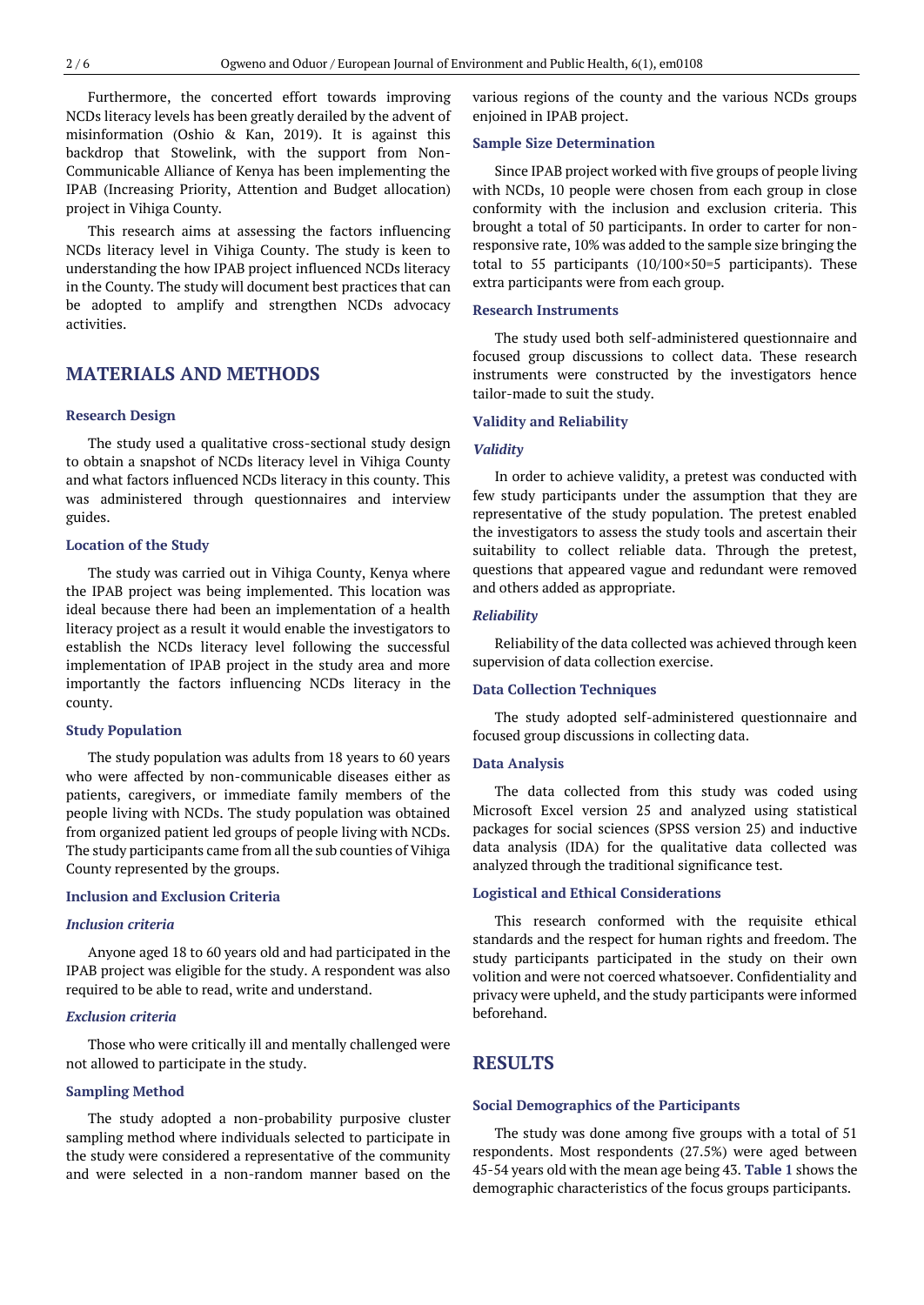|  |  |  |  |  |  | Table 1. Summary of social demographic characteristics of the participants |
|--|--|--|--|--|--|----------------------------------------------------------------------------|
|--|--|--|--|--|--|----------------------------------------------------------------------------|

| Demographic characteristic | Focus group total                                                                       |  |  |
|----------------------------|-----------------------------------------------------------------------------------------|--|--|
| Total participants         | 51                                                                                      |  |  |
| Total focus groups         |                                                                                         |  |  |
| Gender                     | 45.1% male and 54.9% female                                                             |  |  |
| Mean age                   | 43                                                                                      |  |  |
| <b>Education level</b>     | 31.4% primary, 45.1% secondary, and 23.5% tertiary                                      |  |  |
| Residence setting          | 90.2% rural, 5.9% semi urban, and 3.9% urban setting                                    |  |  |
| <b>Employment Status</b>   | 17.6% students, 37.3% self-employed, 3.9% employed, 39.2% out of work, and 2.0% retired |  |  |



**Figure 1.** Three categories with six themes from the FDG (grouped around the central trend)

In terms of education level, a majority of the respondents (45.1%) reached secondary school while only 23.5% of the study participants reached the undergraduate level of education. A majority (90.2%) of the study participants were predominantly rural dwellers. Most of the study participants 39.2 % (20) were out of work followed closely by those in selfemployment at 37.3% (19).

The results of the inductive analysis revealed 14 themes. After removing duplicates, a total of three themes were clustered with six emergent sub-categories (**Figure 1**):

# **1. Community health programs and initiatives**

a. Connectors to health facilities and services

# **2. Patient support groups**

- a. Source of credible information
- b. Social support
- c. Advocacy and policy

# **3. Culture and misinformation**

- a. Myths on NCDs
- b. Inadequate information on NCDs

Overall, the research was able to demonstrate that in Vihiga County, the level of literacy on non-communicable diseases depended on access to community health programs, initiatives and support groups. Culture and misinformation were the primary reasons for low literacy levels for noncommunicable diseases.

Detailed descriptions of the categories with quotes from the focus groups discussions (FGD) are provided below.

# **Culture and Misinformation on Non-Communicable Diseases**

Majority of the study participants representing 96.1% (49) correctly identified the correct description of NCDs as a disease that does not transfer from one person to the other. In addition to this 88.2% of the participants correctly identified HIV/AIDS as not being an NCD while 90.2% were able to correctly identify NCDs as being killer diseases. Clearly the participants were much aware of what non-communicable diseases are and had a general understanding of the disease.

During the focus group discussions, the participants understanding of non-communicable diseases was emphasized further as they quoted statements like:

> "NCDs are diseases not spread from one person to the other."

"Diseases not transferable."

To demonstrate further their understanding, all groups were able to identify diabetes and cancer as the most common NCDs but also mentioned high blood pressure, mental health, and asthma as some other examples of NCDs.

When asked whether people in the community knew what NCDs are, the participants generally stated that their communities mostly do not know what these diseases are, in statements like:

> "People only get to know about these diseases once they develop them."

and

"People still need education on NCDs."

On probing further, the study established, generally, that people knew that these diseases exist only that they were not aware these diseases were non communicable diseases. The group members admitted that they also had the wrong information on what non communicable diseases were, until they got the correct information through trainings and programs like the IPAB. They cited some common myths that still exist for non-communicable diseases with statements:

> "Most people still believe that these are diseases of the old and the rich."

> "… these diseases can be cured by the local healers and traditionalists."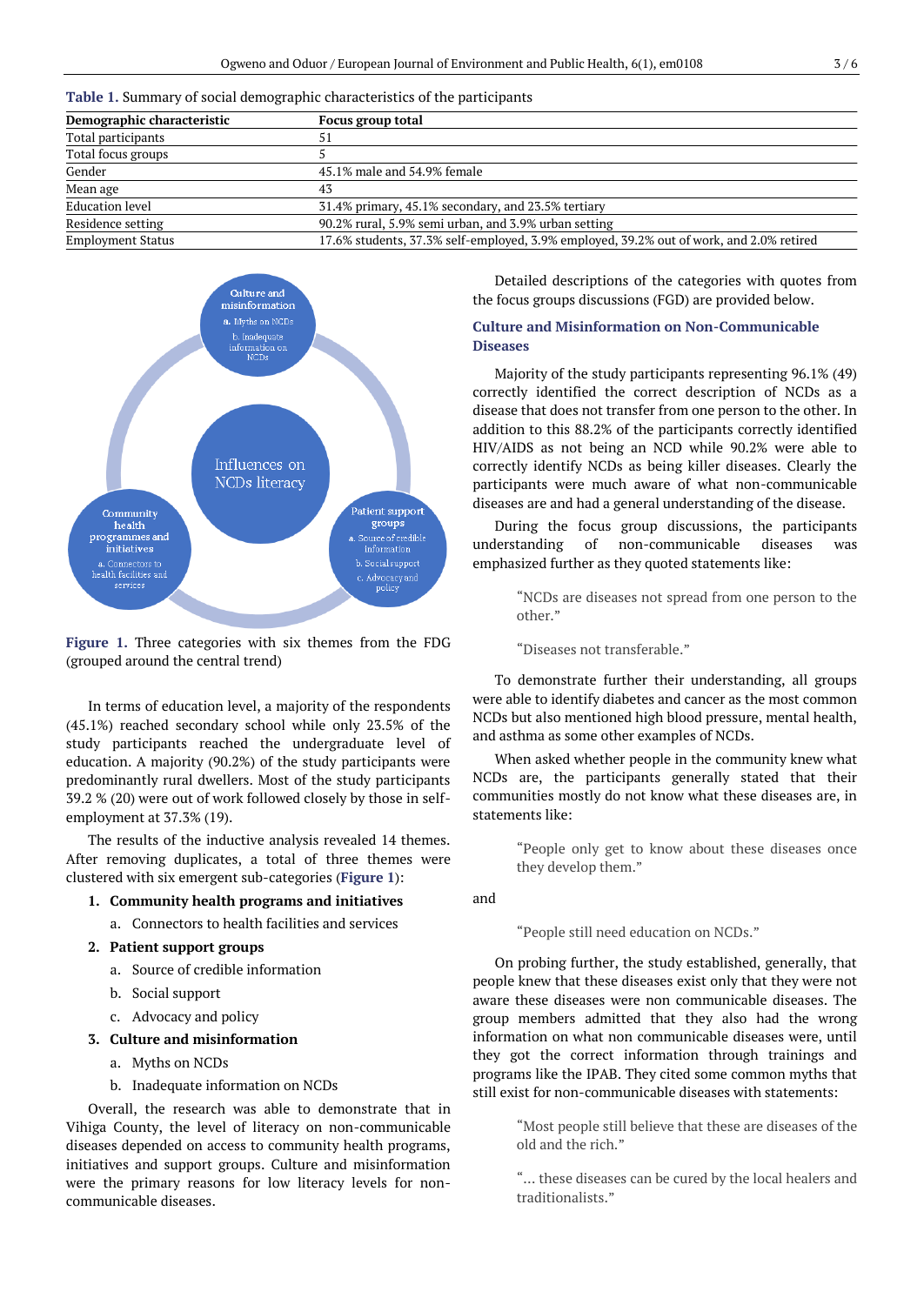"When one gets sick of these diseases, if they sacrifice, they will receive divine intervention."

Through the community projects like the IPAB project and other partner led activities in the county, NCDs awareness was increasing significantly.

#### **Community Health Programs and Initiatives**

When asked about the impact of IPAB project on their understanding on NCDs, three themes arose. IPAB project had contributed towards better understanding of NCDs, increased NCDs advocacy activities at the county level and improved linkage of NCDs patients to local healthcare facilities, clinics and hospitals. All the groups agreed that IPAB project improved their understanding on NCDs through the regular trainings and through the NCDs modules provided during the trainings. It was also recognized that IPAB project had contributed to policy advocacy as members of all the groups were trained on advocacy and had engaged four times with the county and relevant policy makers on ways of improving policies on NCDs. Specifically, IPAB project advocated for introduction of NCDs clinics to ease access to services and the provision of NCDs drugs as part of essential medication in government owned healthcare facilities (Government, V. C., n. d.). Finally, the groups shared that the IPAB project enabled them to connect with healthcare providers and the health facilities where they would access services. Ultimately the project managed to strengthen the health system by improving access and referral systems to the relevant health facilities.

# *Provision of screening equipments*

The study participants unanimously submitted that community health programs and projects need to provide support in terms of sourcing the basic equipment's for NCDs diagnosis and management. The two most mentioned tools included the digital blood monitor and the glucometer machines. They suggested that these machines be provided to community health workers who often walk door to door in the community or the village clinics. This was because they had the highest chances to reach everyone in need in the community.

## *Sustainability mechanisms for groups of PLWNCDs*

The groups also suggested a few ways that such projects would positively support them in the long run. These included developing business plans for the groups and providing funds for the groups to start businesses, run and managed by the groups. They agreed that this was the best way such projects could support the fight on NCDs citing benefits of this action. Through a group led business the group and its members could easily support themselves and they could be able to pay for drugs and other medications. The idea of joint business will also help the members to be bonded while attracting more people living with NCDs to join the group. Below is what the study participants had to say:

> "If such projects help us by starting a group business for us and training us on how to run basic business i.e., buying us ca cow and allowing us sell its milk or opening a grocery shop for us where we can bring our produce and sell, this will be the glue that keeps the

group together, attracts more members to he groups and allows us take care of our conditions without having to beg."

### *Involvement of community health workers and volunteers*

The groups commented on the fact that such projects needed to engage more community health workers and volunteers so that even after the project implementation period was done, the community health workers would still be able to routinely check up on these groups of people living with NCDs and connect with the health system.

One such support statement was, as follows:

"Without engaging more community health workers in the project, once you are gone the group might have difficult time connecting with the health services and the community health workers who have latest news on what's happening in the NCDs space in the community."

# **Role of Patient Support Groups**

When asked whether NCDs were important health issues that needed to be focused on in the community, all groups thought they were a very important aspect. When asked why it was important all the groups mentioned that most people do not know of these diseases early on and when they do its late and the community has to chip in to support and that the individual and the family suffer a lot when these diseases are finally discovered. Statements like:

> "NCDs makes one suffer and the community has to pay for them to get to India for treatment."

and

"When one gets this disease, it's a burden to the community since the medication is high, children stop going to school and the community is affected."

#### were shared across the divide.

The groups contributed a great deal in shaping the perception of individuals on non-communicable diseases. When asked to identify the statement that is true, a majority, 88.2% responded by choosing the statement, 'people living with NCDs can live long normal lives with the right care. 9.8% participants chose the statement 'cannot live normal live.' Only one participant chose 'suffer and die quickly' to be a true statement about NCDs.

When asked on what ways the groups could deal with the NCDs burden three themes arose, social support, sensitization and policy advocacy. All groups agreed that there was a huge gap in awareness and education on NCDs, some resounding statements included:

> "The community needs thorough sensitization and education on NCDs."

> "Sensitization is not only for the youth but for the whole community including policymaker and community health volunteers."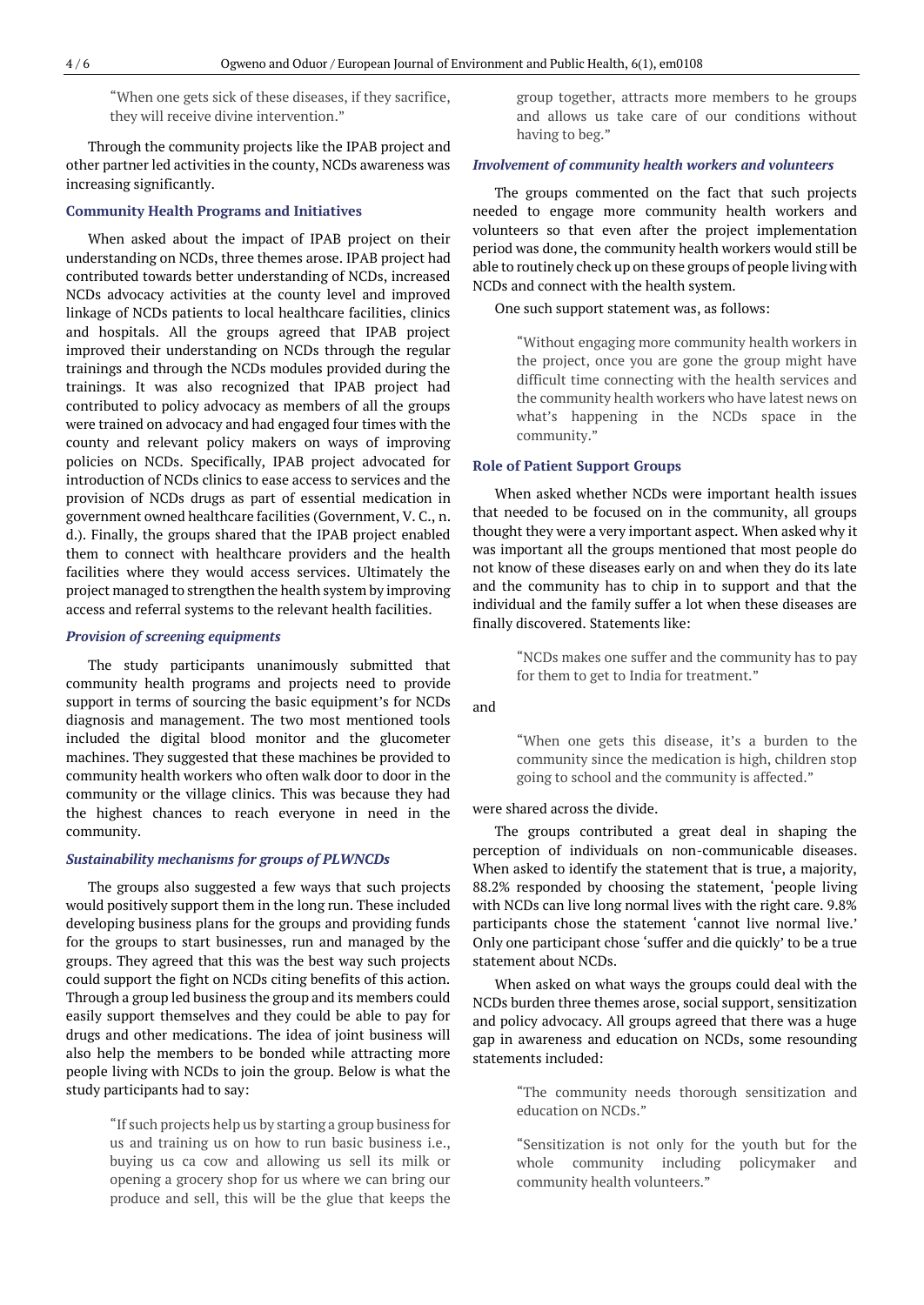On social support, communities indicated that they could be able to organize themselves to be able to support members within the group handle some of the costs associated with NCDs care like medication, food, and psychological support as 82.4% of the participants knew someone living with noncommunicable diseases.

All community groups agreed that advocacy for policy change was one of their most important roles if the focus on NCDs change was to improve. They recognized that the Government has the power to improve NCDs care in the local clinic and they recognized that they had a role to constantly advocate to the policy makers to improve priority and education to NCDs and its funding so that services are accessible down to the village. One memorable statement on this issue was, as follows:

> "We as stroke patients and diabetes patients, we live with many other NCDs, currently there is just one medical facility in the county that can handle our regular checkups and physiotherapy, if we can get the Government to listen and make necessary changes, we will continuously live miserable lives with poor care. Therefore, we must continue to advocate!"

One group also mentioned that data collection was key and that the groups could had a role to continuously helping the collection of relevant data that could be used as evidence when advocating to the policy makers.

# **DISCUSSION**

The aim of this study was to assess the literacy levels for non-communicable diseases in Vihiga County. With limited research available for non-communicable diseases this research is critical in adding to the knowledge available in the NCDs space**.** Non communicable diseases continue to be on the rise in Kenya and in SSA and in locations like Vihiga County where there are low-income levels, the research offers a unique perspective (RTI International, 2020)**.**

Culture came out as a key influencer of how people understood and communicated messages on noncommunicable diseases and this is in agreement with findings in a research made by Setel (2003) that shared similar sentiments**.** Myths and misconception are still a big issue when it comes to how communities understand non communicable diseases. The research revealed that whilst communities may know examples of non-communicable diseases, their understanding of what these diseases are and what causes them still need to be reemphasized. The study reveals a gap in the understanding of these diseases and the importance of improving NCDs literacy through various community programs.

Community health programs and initiatives like the IPAB project mentioned by the community, were some of the best ways to get information and understanding of these diseases at community level. This finding was similar to a narrative review done by Philip et al. (2018), where community-based health programs showed greater success in influencing behavior**.** Some of the strategies that were lauded by the community as being effective in ensuring wholesome learning on NCDs included actual training by trained community health workers and health professionals. After the initial training it was important that members of the community have a document or a source of information where they can refer and reteach themselves on concepts that they may not have understood earlier. This included simple items like brochures and training modules that the community could read and understand. Also, connecting community projects to the Government initiatives was another strategy that was supported that contributed to sustainability of community health programs and boosted referrals to the Government health facilities. Finally, whilst training is important, practical demonstrations was key in ensuring the community fully understood the concepts. These could include trainings on blood pressure measurement. Community health programs that want to make sustainable impact need to consider other elements besides the individuals' health. For instance, by improving the economic aspects of the members of the community the program actively contributes to improving the health of the community members by enabling them make health a priority.

Another key element that contributes to improving the health literacy for NCDs in the community is community groups. This finding was similar to work done by Manning et al. (2019) in South Africa who found similar findings that supported the important role of community groups as an effective component of such initiatives. The study revealed that people in the community work best when they are in groups and this is because groups multiple benefits to them. First by working in groups members of the group have an opportunity to see firsthand their fellows living with NCDs this improves the understanding, reduces stigma and changes the perception that the community has on people living with NCDs. Groups also allow for joint action especially when it comes to advocacy activities on NCDs at both local and regional levels. Finally, the benefit of working in groups is that besides enhanced learning in the groups, the members receive psychosocial care and support.

Overall, this study showed that a basic understanding of NCDs exist but there is a lack of deeper connection on the prevention and management of these diseases. According to the WHO Commission on Social Determinants of Health, poorer groups are more likely to have poor health outcomes, and recent research has linked this to a lack of health literacy (WHO, 2015b, 2015c). Public health initiatives aimed at early identification and management of NCDs should begin with a better understanding of how culture influences health literacy. The researchers discovered emerging patterns and categories using an inductive method and study. Themes resurfaced during the focus groups, indicating that saturation had been reached at the analytical stage. With a larger number of focus groups, more categories would have likely emerged; but, with the data available, the three presented categories emerged.

# **CONCLUSIONS**

The study concludes that the study respondents had sufficient knowledge of NCDs. While the study attributes the